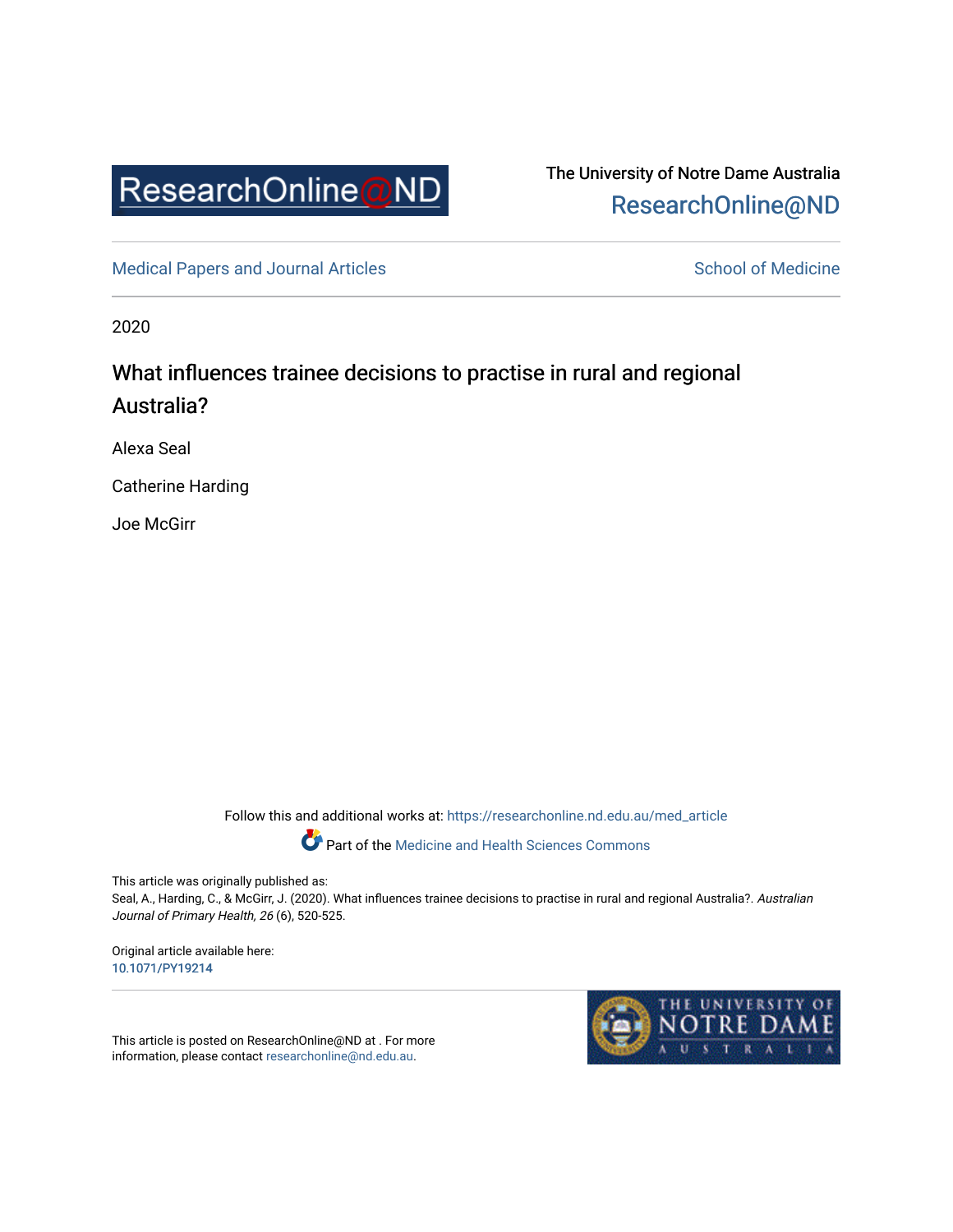This is the author's version of the following article, as accepted for publication.

Seal, A., Harding, C., & McGirr, J. (2020) What influences trainee decisions to practise in rural and regional Australia? *Australian Journal of Primary Health*, *26*(6), 520-525. <https://doi.org/10.1071/PY19214>

This article was published in the *Australian Journal of Primary Health*, 4 December, 2020. Published version available online at: -

<https://doi.org/10.1071/PY19214>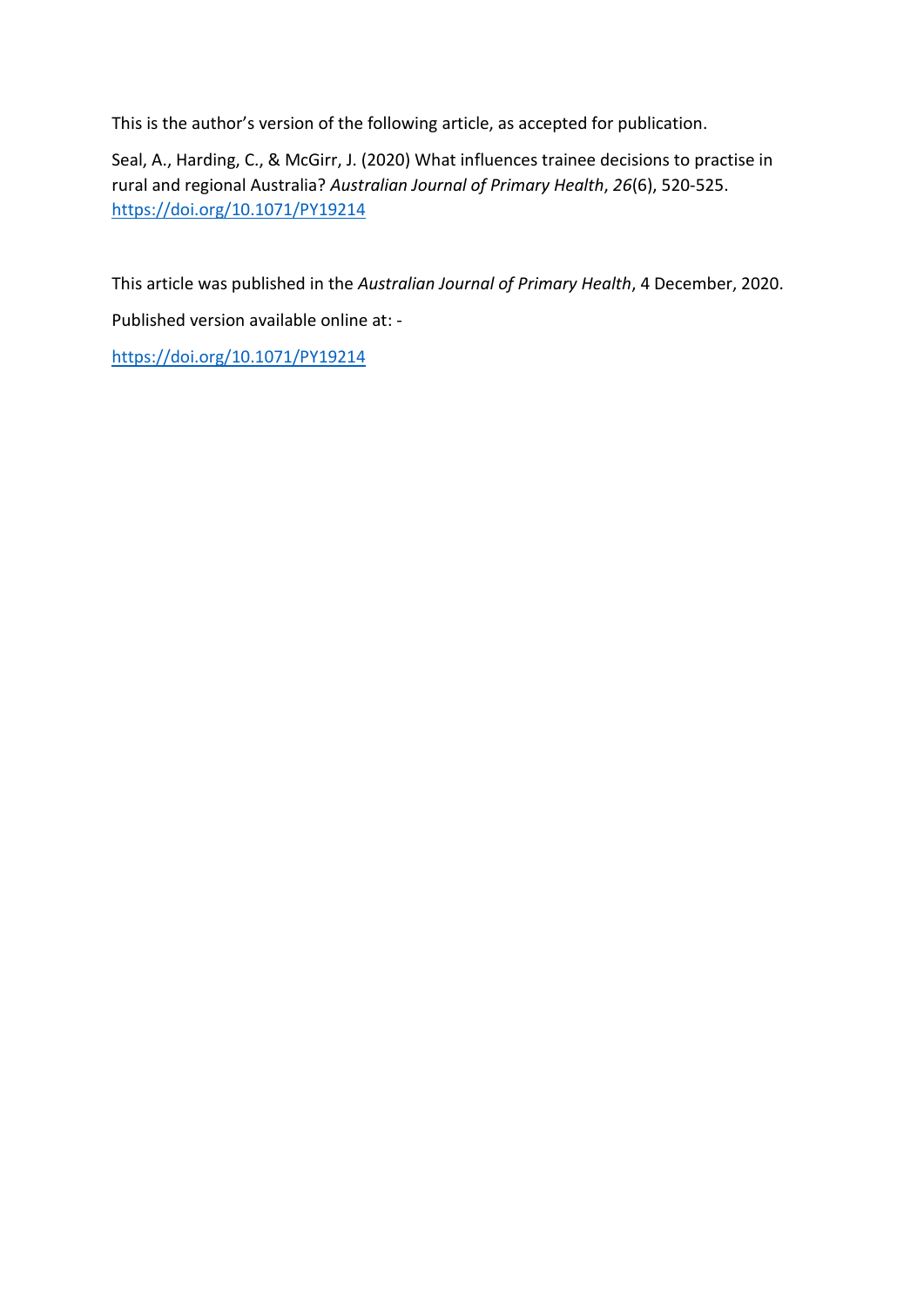## **What influences trainee decisions to practice in rural and regional Australia?**

Alexa Seal, Catherine Harding and Joe McGirr

School of Medicine Sydney, Rural Clinical School (Wagga Wagga), The University of Notre Dame Australia, PO Box 5050 Wagga Wagga NSW 2650

## **Abstract**

Although international medical graduates (IMGs) make up a substantial part of the Australian rural general practice workforce, most research on factors associated with rural practice has focussed on Australian medical graduates (AMGs). This study aimed to determine whether there were differences between IMGs and AMGs in terms of these factors. Registrars in-training and recent fellows (Fellowship of the Royal Australian College of General Practitioners/Fellowship of the Australian College of Rural and Remote Medicine) who participated in training in rural and regional Australia were surveyed about practice models and rural practice. Almost two-thirds of participants were practicing or intending to practice in rural areas, with no difference between AMGs and IMGs. None of the variables associated with rural practice for AMGs was found to be associated with rural practice in IMGs in univariate binary regression. Two key variables that are strongly associated with rural medical practice in the current literature, namely rural background and rural exposure, were not significant predictors of rural practice among IMGs. Due to the significant numbers of IMGs in regional training programs, any future incentives designed to improve rural recruitment and retention need to address factors relevant to IMGs.

Key words: international medical graduates, medical workforce, ownership, recruitment and retention, rural

### Published online Dec 4, 2020

Seal A, Harding C and McGirr J (2020). What influences trainee decisions to practice in rural and regional Australia? Australian Journal of Primary Health,<https://doi.org/10.1071/PY19214>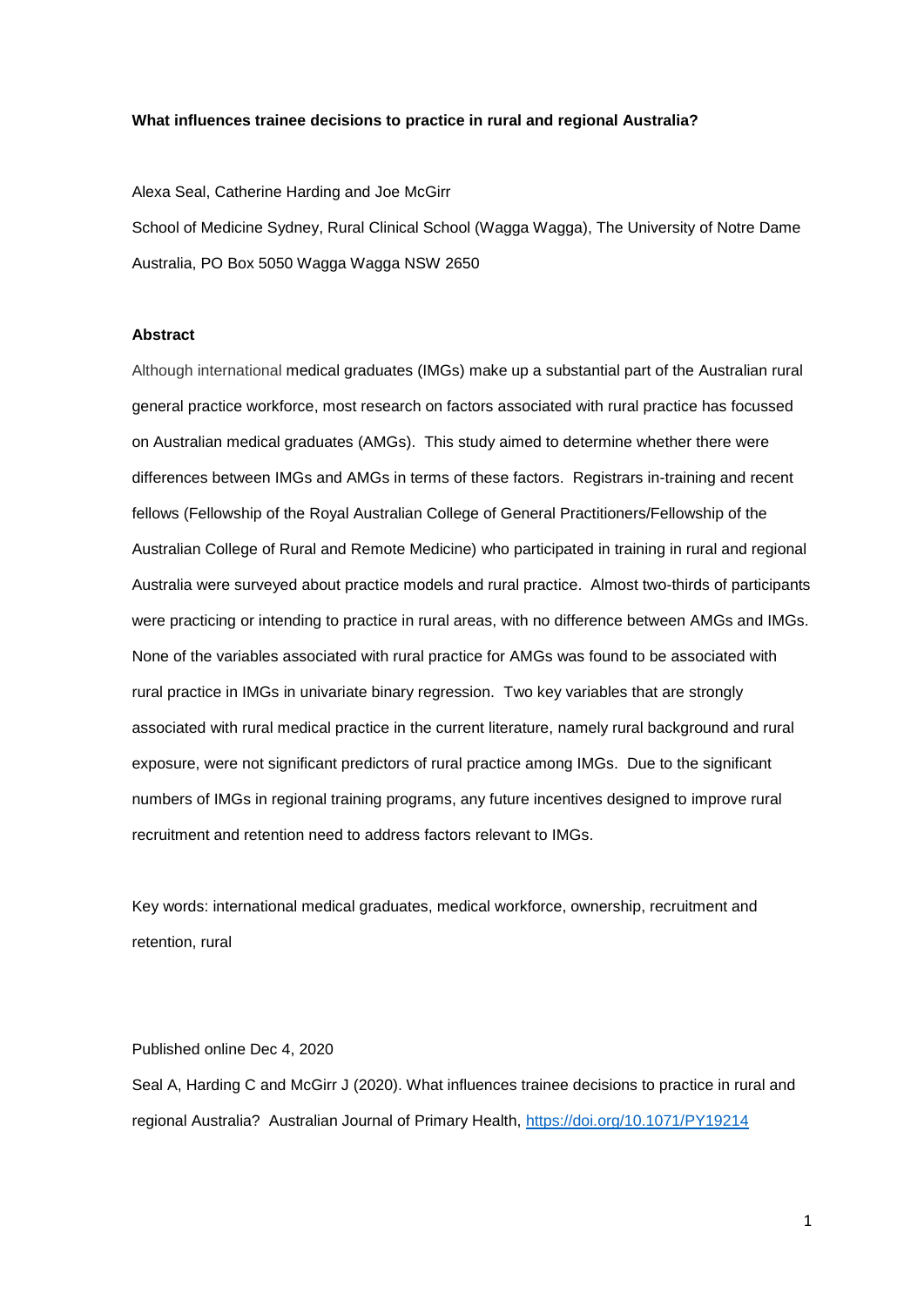## **Summary Statement**

Despite the heavy reliance on IMGs for the rural medical workforce, it is not known what variables are associated with rural practice, recruitment and retention for IMGs. This is one of the first studies to highlight that there are differences between Australian and international medical graduates in terms of the factors associated with rural practice. Neither of the traditional key factors were associated with rural practice in IMGs in this study. Due to the significant numbers of IMGs in regional training programs, future incentives designed to improve rural recruitment and retention need to further explore and address factors associated with rural practice in IMGs.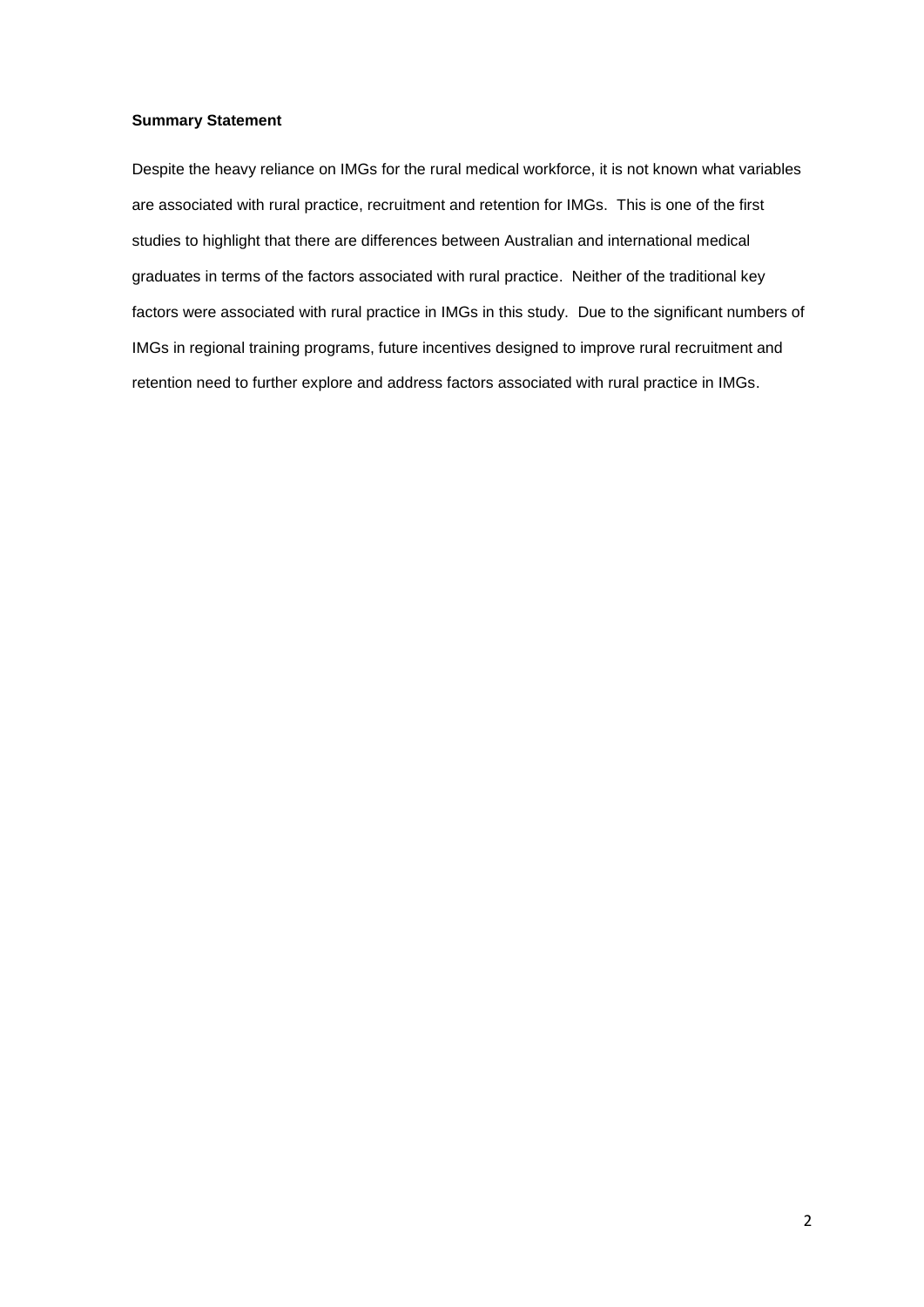## **Introduction**

Rural and remote Australia continues to experience poorer health outcomes when compared to metropolitan Australia (Australian Institute of Health and Welfare 2016). An important component to improving health outcomes is the provision of a primary care medical workforce. However, despite recent significant increases in the number of medical graduates in Australia, there remains a relative shortage of medical practitioners in rural and remote areas (Australian Institute of Health and Welfare 2011). Australia continues to rely on international medical graduates (IMGs) to address this shortage and mandates that newly arrived IMGs work up to 10 years in underserviced, usually rural, areas for reimbursement of clinical services under 'Medicare' (O'Sullivan *et al.* 2019). Continued ability to claim A1 Medicare specialist rebates requires IMGs to obtain a fellowship from a specialist college. For general practitioners (GPs), fellowship is gained through Royal Australian College of General Practitioners (RACGP) or the Australian College of Rural and Remote Medicine (ACRRM), and one pathway to this is vocational training for GP registrars. Most IMGs train for a fellowship on a rural rather than general pathway due to the 10-year moratorium requirement to work in government-defined rural or remote areas although some apply for, and successfully gain, an exemption. This has resulted in a significant number of places in regional training programs being filled by IMGs (Harding *et al.* 2015). Relying on Medicare provider number availability to encourage rural retention of IMGs may be problematic in the longer term because it has been suggested that most IMGs mandated to provide GP services to rural areas would leave these communities after completing the mandated 10 years (McGrail *et al.* 2012).

Rural background and rural exposure have been identified as two key factors predicting whether a practitioner will take up rural practice (Greenhill *et al.* 2015, Herd *et al.* 2016, Playford *et al.* 2014, Walker *et al.* 2012, Jones *et al.* 2009; Somers *et al.* 2007). Walker *et al.* (2012) found that medical students with rural backgrounds were ten times more likely to work rurally than students with metropolitan backgrounds. Recently, it was reported that students who chose to attend a rural clinical school (RCS) were significantly more likely to have rural practice intentions (Walters *et al.* 2016). This research has focussed predominantly on Australian medical graduates (AMGs) and, despite the continued reliance on IMGs for rural workforce, it is not clear to what extent these factors apply to IMGs. The aim of the current study was to determine the factors associated with rural practice in GP registrars and fellows and if there were differences between AMGs and IMGs.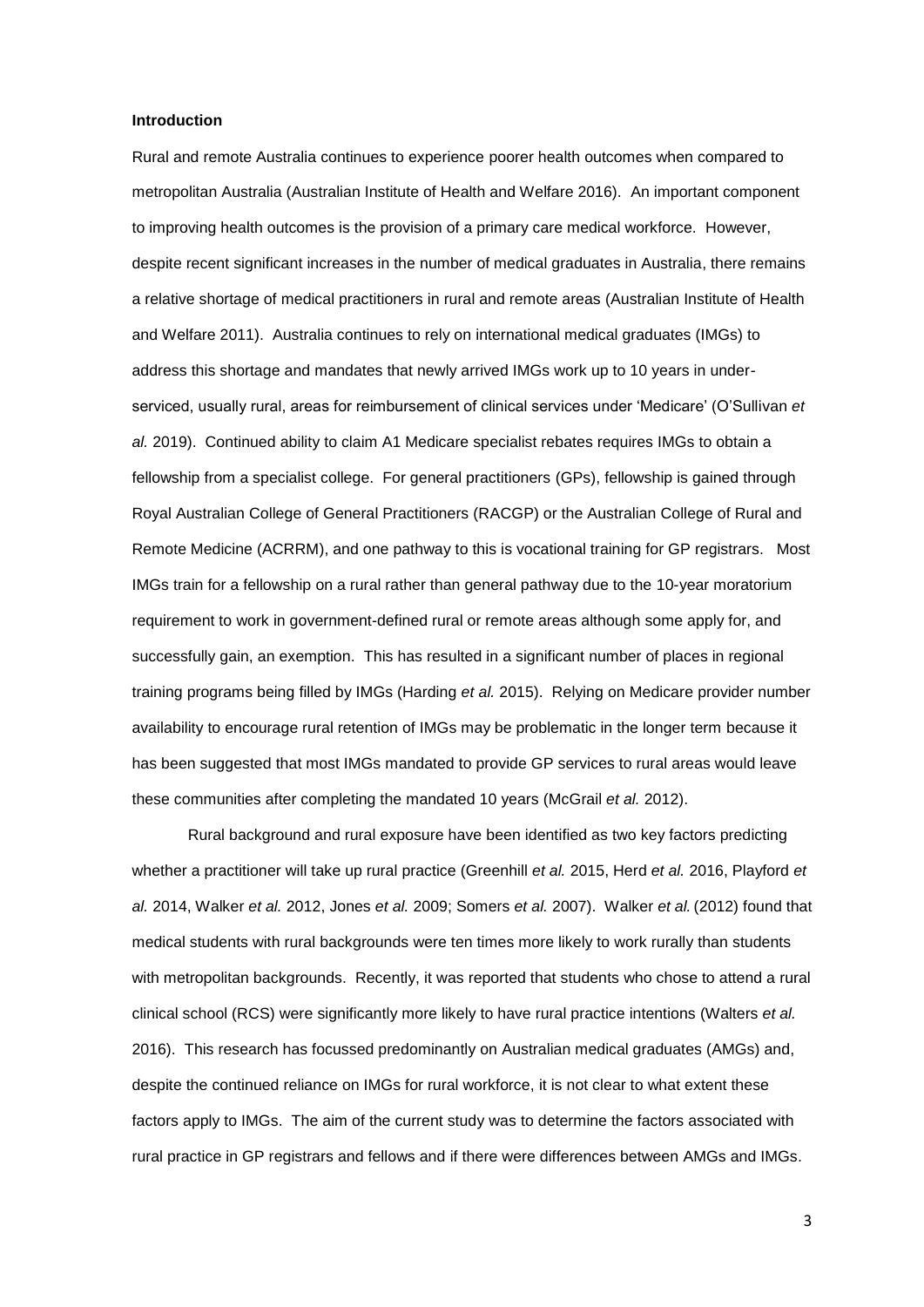#### **Methods**

Prior to the Regional Training Provider Network restructure in 2016, CoastCityCountry General Practice Training (CCCGPT) provided post-graduate speciality general practice training. Previously, registrars (any year) in post-graduate specialty training through CCCGPT in rural and regional Australia (n=220 in mid-2014) were surveyed about their preferred models of practice, and the influence of work-life balance on the choices they make regarding their practice and choice of practice location (Harding *et al.* 2015). Briefly, registrars were recruited through education sessions/registrar training days as part of the CCCGPT program. Non-attending registrars were sent the anonymous questionnaire. In mid-2015, recent fellows (those who gained a fellowship between 2004 and May 2014) with valid practice addresses (n=267) (FRACGP/FACRRM) were also sent the questionnaire.

Questionnaire data were analysed using SPSS (Version 23, SPSS Inc., Chicago, IL, USA). Practice location categories were based on the 2011 Australian Statistical Geography Standard (ASGS) remoteness structure and were collapsed into a dichotomous variable wherein all categories other than the large and capital city category were considered collectively as 'regional/rural'. Practice locations were based on reported intentions for registrars and on actual practice location for fellows, although it is acknowledged that factors such as bonded status of IMGs and family factors may influence where such registrars end up practicing (see 'limitations' for relevant discussion). For the tick-box question 'Do you intend to stay in one region for your whole career or move from place to place?', any options other than 'single region' were collapsed into 'multiple regions' (2-3 regions, 4+ regions and multiple locum placements).

Categorical variables were analysed using Pearson's Chi Square test and continuous variables were analysed using Student's independent t-test (α=0.05). Univariate and multivariate binary logistic regression was used to identify variables associated with intentions for rural (nonmetropolitan) practice location and calculate odds ratios (OR). Variables were entered as a single block. Confidence intervals (CI) at the 95% level are reported.

Ethics approval for this research was granted by The University of Notre Dame Australian Human Research Ethics Committee.

4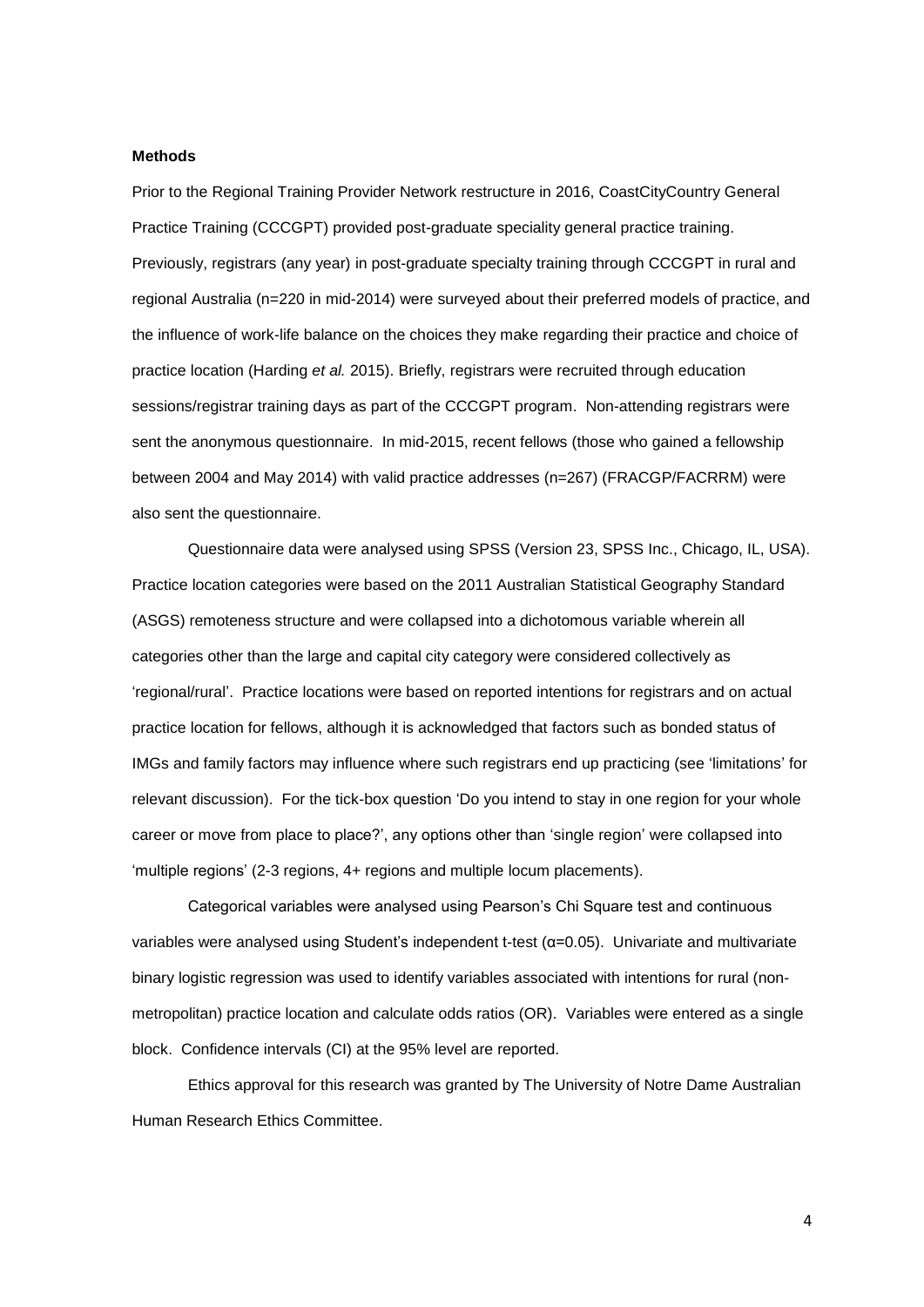## **Results**

Questionnaires were received from 99 (45.0%) registrars and 65 (24.3%) fellows (overall response rate-34%). Although fellows were older than registrars (*p*<0.001) and were more likely to have dependent children (*p*=0.010), there was a similar gender split (65%), and there were no differences in the proportion with a rural background or who spent at least one year at a RCS (selfreported variables). There was no difference in the proportion of registrars with rural practice intentions (65.6%) and the proportion of fellows who were reportedly in rural practice (67.2%). This held true when the graduate status (AMG/IMG) of the participants was taken into account. Thus, the dependent variable was collapsed into rural versus non-rural practice, whether it was intentions or actual rural practice.

Overall, 69% of AMGs and 60% of IMGS chose a rural practice location. The characteristics of the AMG and IMG participants split into rural and urban practice locations are presented in Table 1. The urban IMGs were older than the urban AMGs (t=-3.076, p=0.003). A higher proportion of rural AMGs spent a year at a RCS than IMGs in rural practice  $(X^2=10.808,$ *p*=0.001). In addition, 7.5 times as many AMGs in rural practice had spent a year at a RCS than AMGs in urban practice  $(X^2=16.819, p<0.001)$ . A similar proportion of AMGs and IMGs reported having a rural background. However, a greater proportion of AMGs practicing in rural areas reported having a rural background than AMGs working in urban areas  $(X^2=14.080, p<0.001)$ .

When asked to rank the importance of factors that would influence the choice of practice location, the factors with the highest mean rank were 'proximity to family and friends', 'job opportunities for spouses' and 'opportunities for children'. This was true for rural or urban practice location and true for both AMGs and IMGs. Figure 1 shows the proportion of respondents who selected each factor as the most important factor influencing their choice of practice location. 'Remuneration', 'needs of the community', 'access to a regional airport' and 'distance to capital city' were the least commonly reported most important factor.

However, when binary logistic regression was used to determine which factors were associated with rural practice, none of the aforementioned factors were significant predictors. A model including rural background [OR3.3 (95%CI 1.3-8.6, *p*=0.016)], spending a year at a RCS during training [3.7 (95%CI 1.3-11.0, *p*=0.017)] and having an intended/actual procedural GP role [OR 5.6 (95%CI 1.5-20.2 *p*=0.009)] correctly classified practice location for 71% of participants.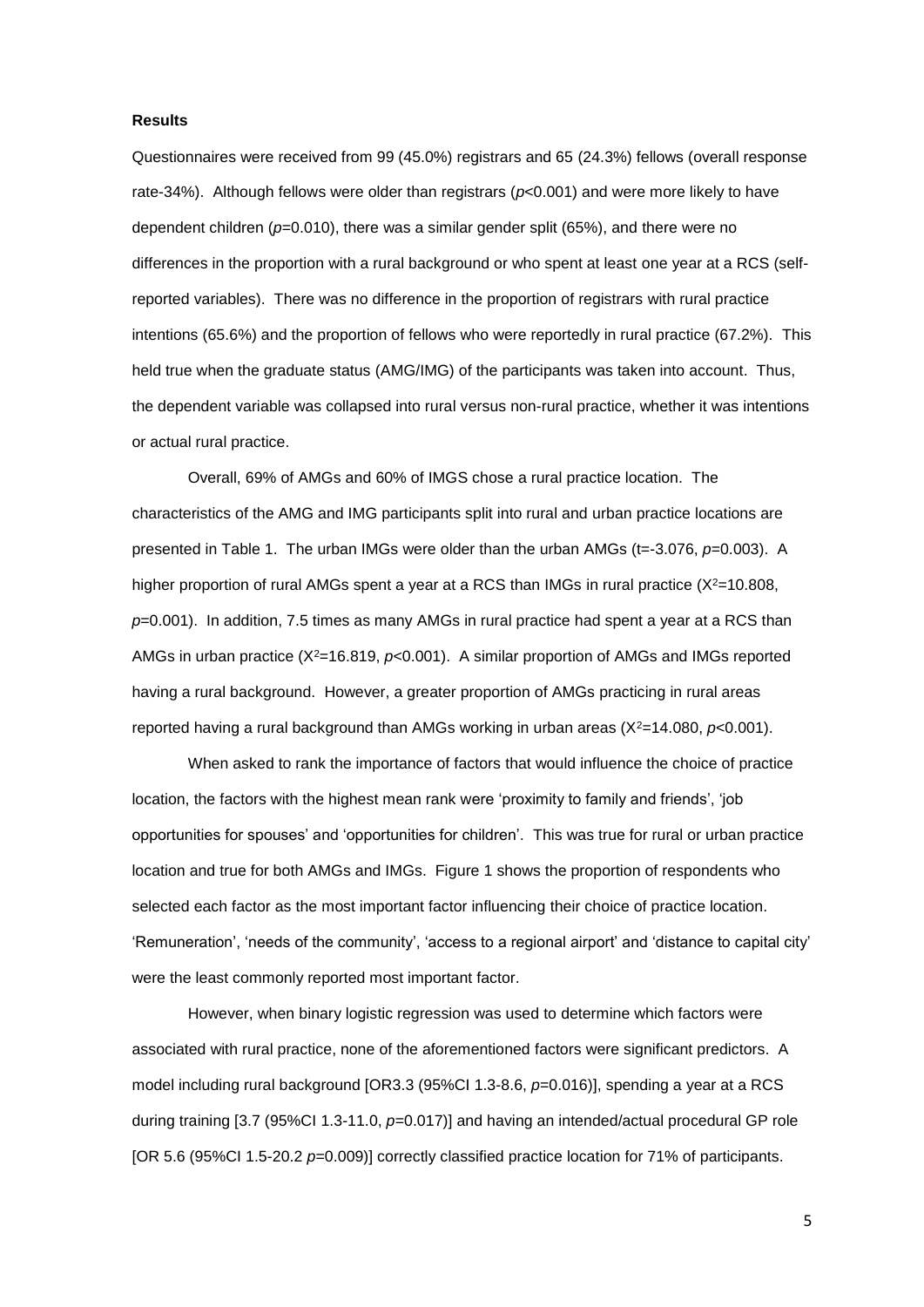Due to the important contribution of IMGs to the rural medical workforce and the fact that they made up one third of study participants, they were analysed separately. Overall, just over half the respondents were born in Australia and almost 65% of participants were AMGs (Table 2). However, there were 2.5 times as many IMGs in the registrar group (46.5%) than in the fellow group (18.5%) (*p*<0.001). Overall, AMGs were significantly younger than IMGs (*p*=0.016) and were more likely to have attended a RCS for at least one year ( $p=0.011$ ). There was no difference in reported rural background, nor intentions for rural practice between AMGs and IMGs. However, it was found that none of the variables listed in Table 1 was significantly associated with rural practice for IMGs alone.

Univariate binary regression showed that rural background and spending a year at a RCS were significantly positively associated with rural practice for AMGs (Table 2). The characteristics of the preferred practice model significantly associated with rural practice were having a GP role with visiting medical officer (VMO) on-call admitting rights and private group practice (5+GPs), as well as the importance of a large variety of work and a job with a higher sense of responsibility. However, none of these variables was significantly associated with rural practice for IMGs. Practicing in multiple locations and the importance placed on the ability to devote time to family commitments were significantly associated with rural practice among IMGs (Table 2).

When the logistic regression was optimised for IMGs (Table 3), a model including whether the GP intended to practice in a single or multiple regions (dichotomous variable) and placed decreased prioritisation of 'ability to devote time to family commitments' was significantly better at classifying practice location than the intercept-only model [X<sup>2</sup>(2)=12.070, p=0.002]. GPs who intended to work in multiple regions were six times more likely to practice rurally. For each step increase in prioritisation of 'ability to devote time to family commitments', the likelihood of rural practice decreased (OR0.72). This model correctly classified 87% of GPs who practiced or intended to practice rurally.

An optimised regression model for AMGs (Table 3) correctly classified 94% of GPs who practiced rurally, an improvement over the intercept-only model [X<sup>2</sup>=45.110, *p*<0.001]. After controlling for the other variables, spending a year at a RCS had the largest odds ratio (8.6), followed by having a rural background (OR7.1) (Table 3). For each one-unit increase in ranking of prioritisation for 'higher level of responsibility', odds of rural practice almost doubled (OR1.9).

6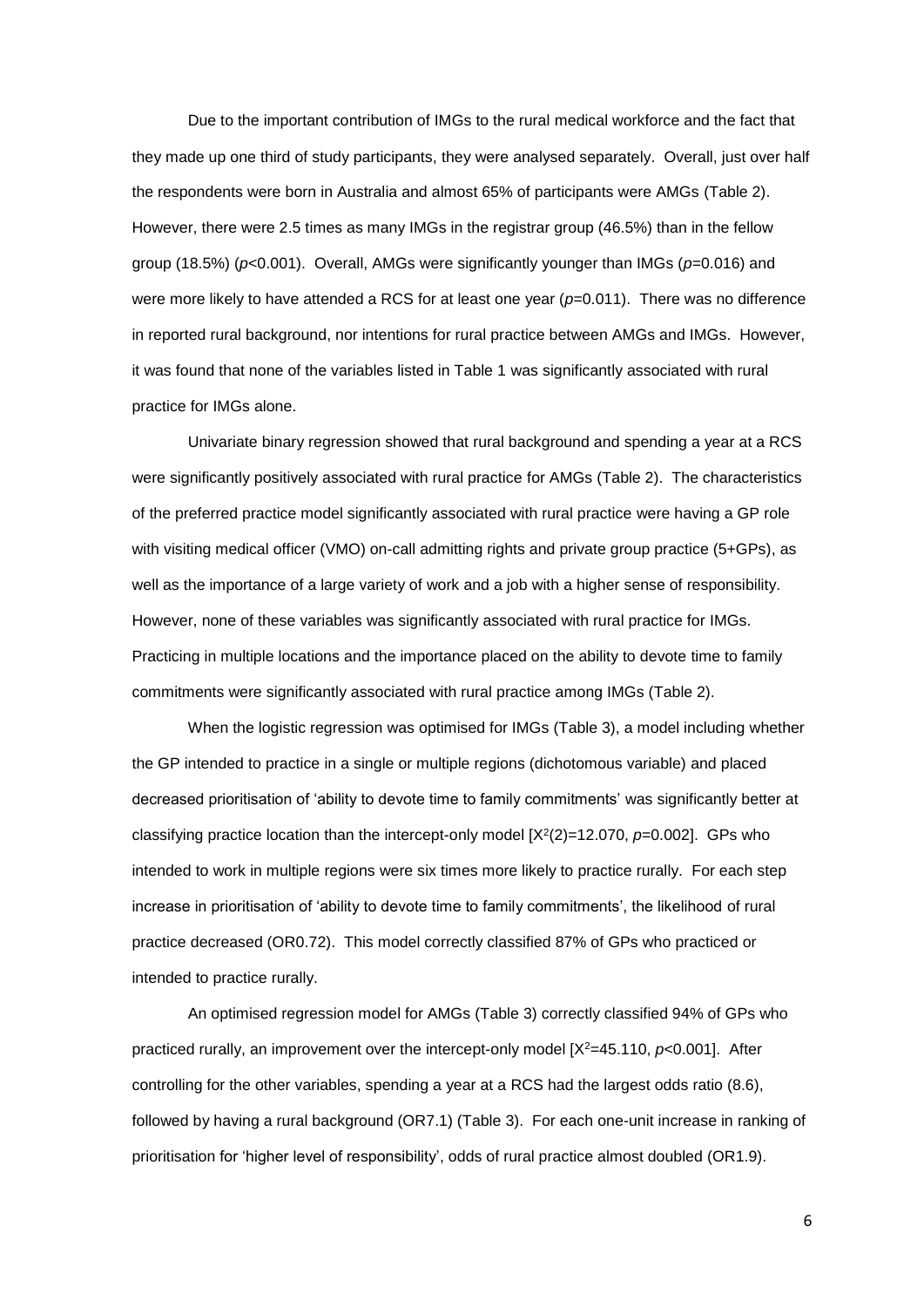#### **Discussion**

In the present study, both rural background and rural exposure were significantly associated with rural practice intentions for the GPs as a whole; however, neither was associated with rural practice when IMGs were analysed separately. IMGs make up 40% of rural medical practitioners in Australia (Australian Government Department of Health and Ageing 2008) and continue to make up a high proportion of entrants to the GP training program. In 2015, nearly one-third of applicants for the Australian General Practice training program were IMGs and almost 80% of these applied for the rural pathway only as IMGs are only eligible to train on a general pathway if they successfully gain an exemption to the 10-year moratorium requiring them to work in governmentdefined rural or remote areas (Sureshkumar *et al.* 2016). Data from the Medicine in Australia: Balancing Employment and Life (MABEL) survey show that IMGs are increasingly making up the majority of GPs and other specialists entering the rural workforce (O'Sullivan *et al*. 2019). Of the doctors who entered the workforce in the 1970s, IMGs made up 12.4% of the GP workforce in large regional/rural areas (population>15000) and 16.4% of the GPs in small rural/remote areas (<15000). However, of the doctors who entered the workforce in 2004-2009, IMGs made up 59.0% and 66.7% of the GP workforce, respectively (O'Sullivan *et al.* 2019). Reliance on IMGs is likely to continue as "the current increased production of locally trained doctors is not yet translating to more production of GPs and better rural distribution" (O'Sullivan *et al.* 2019). Similarly, a recent health sector report stated that "it is recognised that IMGs will remain a key part of rural medical workforce supply given the difficulties of getting domestic graduates to work outside metropolitan areas" (Scott 2019). However, there is limited research on factors that influence IMGs to choose or remain in rural practice beyond the regulatory policy aimed at controlling distribution through reimbursement under Medicare.

Previous research has found that family factors, such as the availability of adequate schools for children and employment opportunities for spouses, are key to IMG retention in rural areas (Han and Humphreys 2005, 2006). Similarly, AMGs and IMGs in this study indicated that the most important factor influencing their choice of practice location by far, was 'proximity to family and friends'. However, the importance of this factor was identical regardless of rural or urban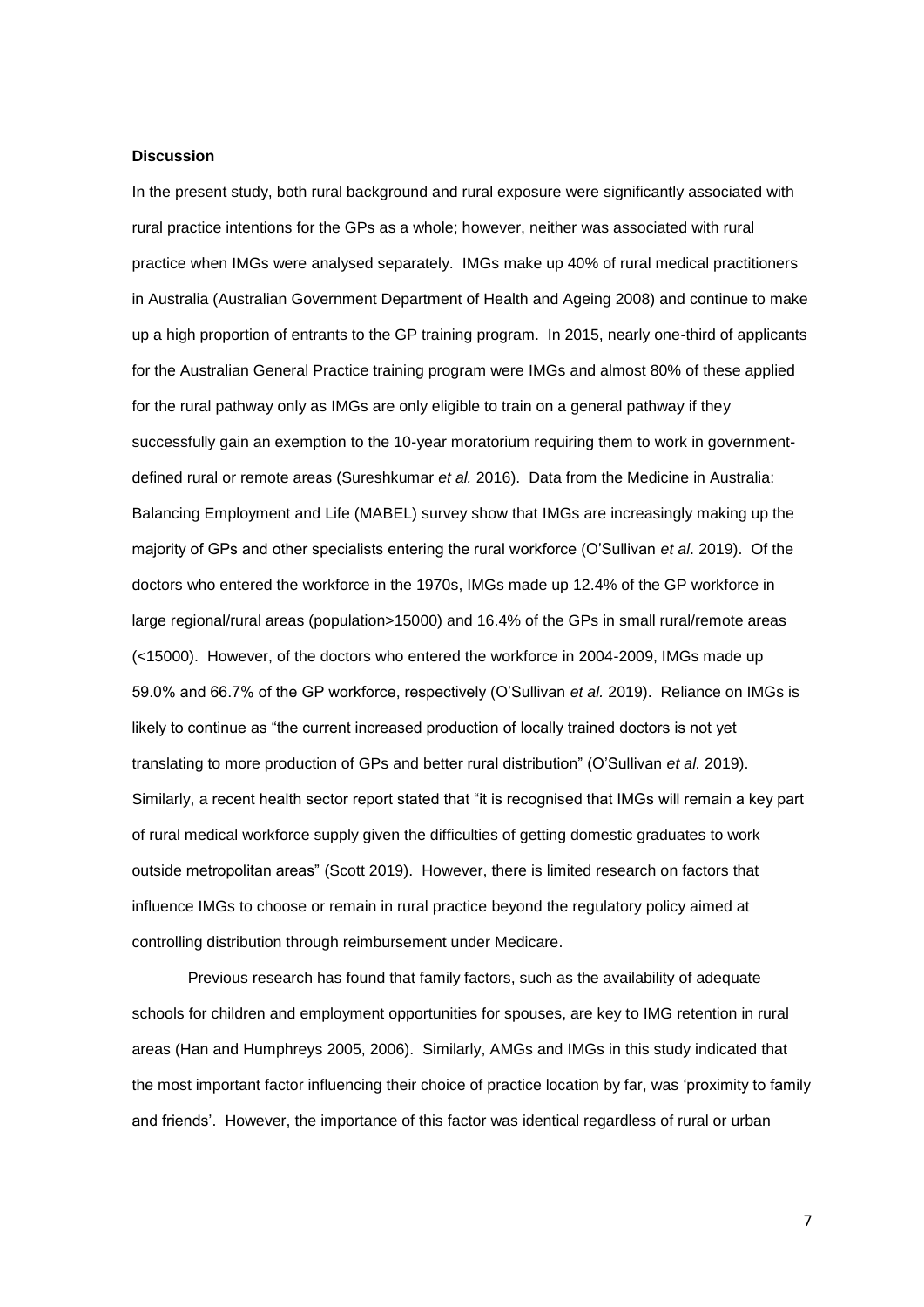practice location (true for both AMGs and IMGs) and were not associated with actual rural practice/intentions.

Terry *et al*. (2011) conducted a literature review on the acculturation of IMGs in Australian rural practice and found that few studies "recognised quality of life and social needs of IMGs and their families as crucial factors impacting acculturation". The present study also suggests that there is a gap in research when it comes to specific factors that may influence IMG GPs' decisions to practice rurally. The two key determinants of rural background and rural exposure that are traditionally reported to influence rural practice were not associated with rural practice for IMG GPs in the present study. This may reflect the fact that rural background and rural exposure may have taken place in another country and hence are not associated with the ties to or positive associations with Australian rural practice these may have when experienced in the Australian context. The absence of these as key determinants may imply an even greater role for the factors of 'proximity to family and friends', 'job opportunities for spouses' and 'opportunities for children' in influencing decisions away from rural practice location for IMGs. The likelihood of rural practice significantly decreased with each step increase in prioritisation of 'ability to devote time to family commitments' in logistic regression. There is a need to determine what factors are associated with rural practice in IMGs.

Although this study was only conducted with one regional general practice training provider, the proportion of IMGs in this study (35.4%) is similar to the reported 40% of IMGs who work in rural and remote Australia (Australian Government Department of Health and Ageing 2008). As with many cohort studies, the present study was susceptible to selection bias and the group that opted to complete and submit the questionnaire may not be representative of the eligible group. However, findings from the present study for AMGs supported the published research, confirming an association between rural background and rural exposure with rural practice. Neither of these factors was associated with rural practice for IMGs. Some IMGs who indicated a rural intention may have done so because they are mandated to practice rurally for a set period and the survey did not ask about bonded status. IMGs have restricted provider number access that requires them to practice in distribution priority areas (for GPs) or a District of Workforce Shortage (other specialists) for up to 10 years (Australian Government Department of Health). It is possible that IMGs relocate into urban areas once they have fulfilled their visa

8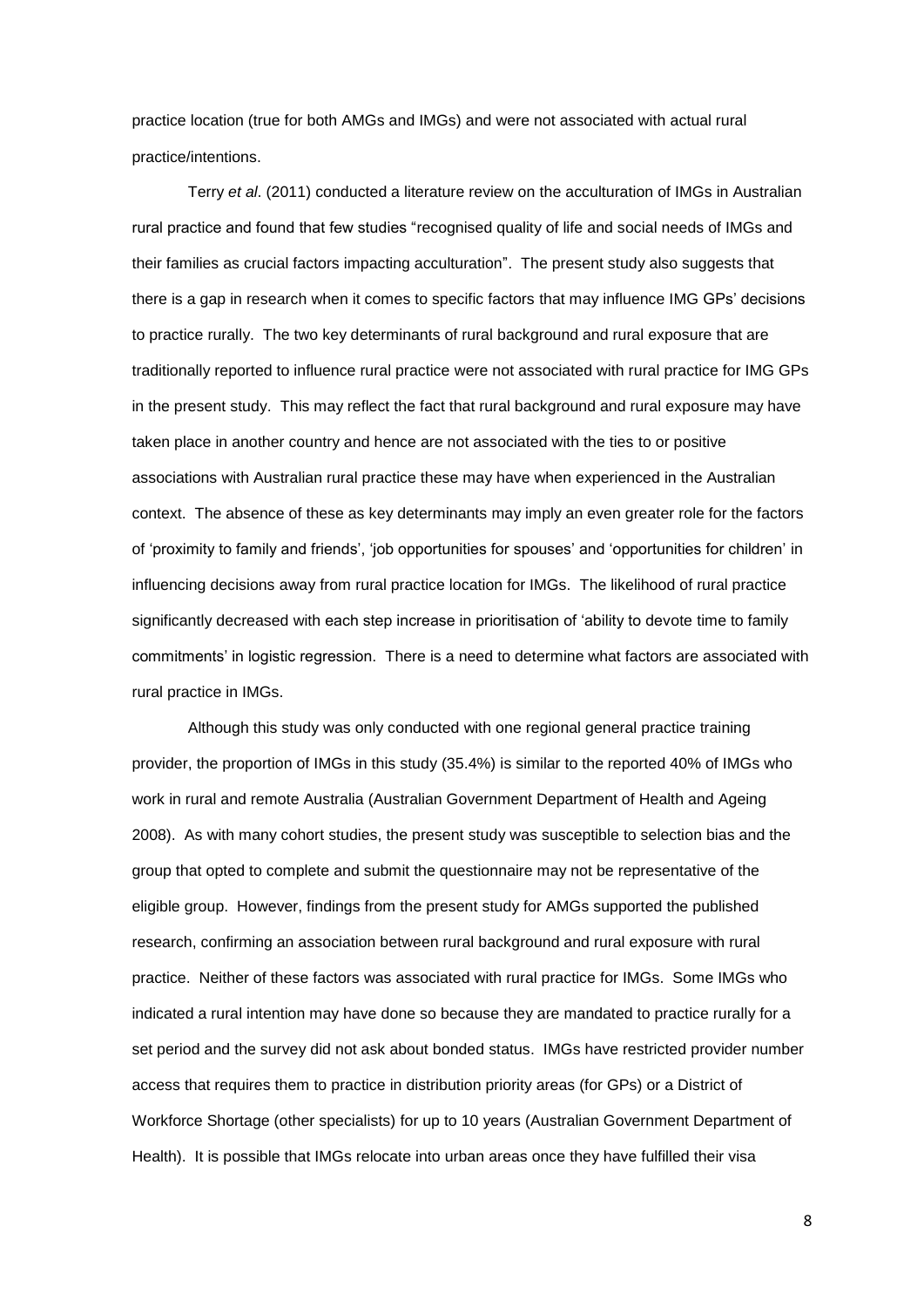requirement to practice for a set period in an area of need (McGrail *et al.* 2012; Harvey and Faunce 2005). However, there was no difference between the proportion of IMG and AMG fellows who were currently practicing in rural areas in the present study. In addition, only 15.2% of IMGs chose 'provider number availability' as one of their top three factors influencing choice of practice location. There was also no significant difference in the proportion of IMGs in rural practice (actual or intention) between respondents who ranked provider number availability in their top three most influential factors and those who did not. It is also acknowledged that there may be different definitions or understanding of rural background and the concept of a year in a RCS and rural background between IMGs and AMGs. The fact that these traditional factors were not associated with rural practice for IMGs is consistent with the fact that they are constrained by working in an area of workforce shortage. However, it does highlight the fact that we have limited information about what positively links them to continued rural practice.

Despite our continued dependence on IMGs and their substantial role in the rural/remote workforce, they have received little attention in the research and policy areas. Strategies to encourage rural practice have focused on rural background and rural exposure (RCS) for AMGs, and on provider number restriction for IMGs. Although our findings may reflect these differences, they nevertheless highlight the fact that we do not know what predictors are associated with continued rural practice in IMGs.

Funding statement: This project was funded by CoastCityCountry General Practice Training. They had no other involvement in the collection, analysis or interpretation of the data. Conflict of interest statement: The authors declare no conflict of interest.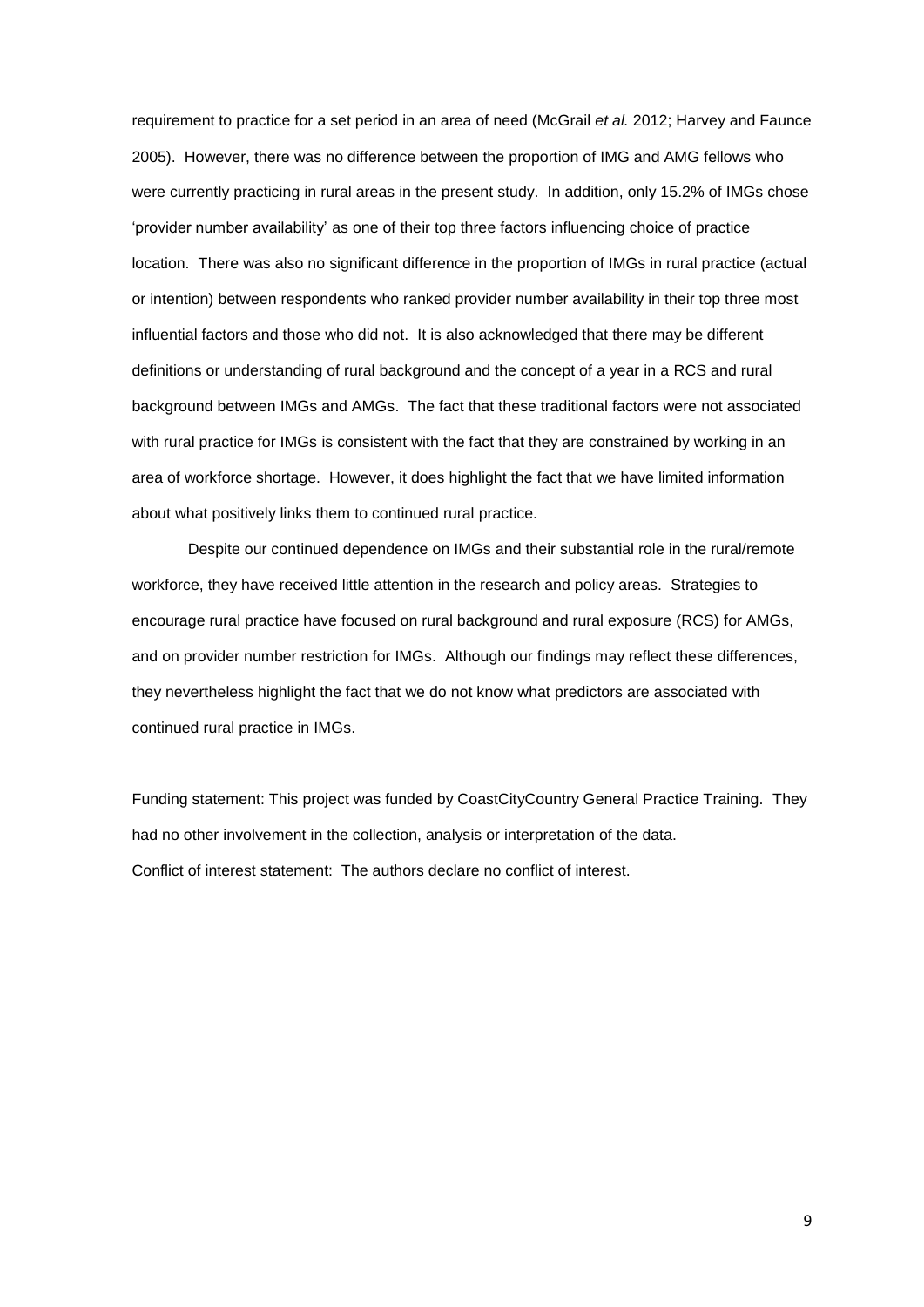## **References**

- Australian Government Department of Health and Ageing (2008) Report on the audit of health workforce in rural and regional Australia. Canberra: Commonwealth of Australia.
- Australian Government Department of Health. Medicare billing restrictions: Section 19AB. <https://www.health.gov.au/health-workforce/medicare-billing-restrictions/section-19ab>
- Australian Institute of Health and Welfare (2016) Australia's health 2016. Australia's health no. 15. Cat. no. AUS 199. Canberra: AIHW
- Australian Institute of Health and Welfare (2011) Medical labour force 2009. Bulletin no. 89. Cat. no. AUS 138. Canberra: AIHW.
- Greenhill JA, Walker J, Playford D (2015) Outcomes of Australian rural clinical schools: a decade of success building the rural medical workforce through the education and training continuum. *Rural Remote Health* **15**(3), 2991.
- Han GS, Humphreys JS (2005) Overseas-trained doctors in Australia: community integration and their intention to stay in a rural community. *Australian Journal of Rural Health* **13**, 236-241.
- Han GS, Humphreys JS (2006) Integration and retention of international medical graduates in rural communities. *Journal of Sociology* **42**(2), 189-207.
- Harding C, Seal A, McGirr J, Caton T (2015) General practice registrars' intentions for future practice: implications for rural medical workforce planning. *Australian Journal of Primary Health* **22**(5), 440-444.
- Harvey K, Faunce T (2005) A critical analysis of overseas-trained doctor (OTD) factors in the Bundaberg Base Hospital surgical inquiry. *Law Context* **23**(2), 73-90.
- Herd MS, Bulsara MK, Jones MP, Mak DB (2016) Preferred practice location at medical school commencement strongly determines graduates' rural preferences and work locations. *Australian Journal of Rural Health* **25**(1), 15-21.
- Jones M, Humphreys J, Prideaux D (2009) Predicting medical students' intentions to take up rural practice after graduation. *Medical Education* **43**, 1001-1009.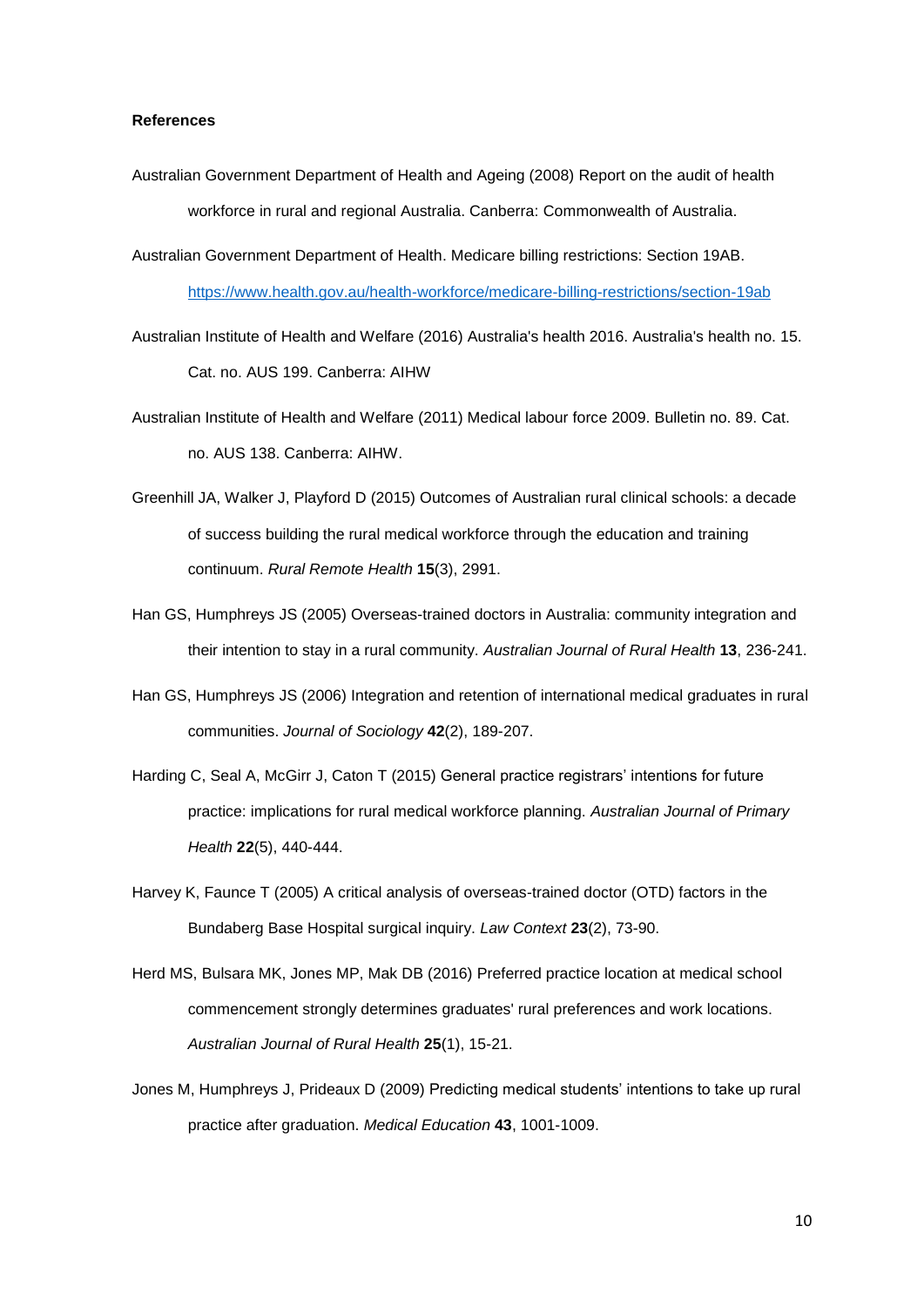- McGrail MR, Humphreys JS, Joyce CM, Scott A (2012). International medical graduates mandated to practice in rural Australia are highly unsatisfied: Results from a national survey of doctors. Health Policy 108: 133-139.
- O' Sullivan B, Russell, DJ, McGrail MR, Scott A (2019). Reviewing reliance on overseas-trained doctors in rural Australia and planning for self-sufficiency: applying 10 years' MABEL evidence. *Human Resources for Health* **17**(8). https://doi.org/10.1186/s12960-018-0339-z
- Playford DE, Evans SF, Atkinson DN, Auret KA, Riley GJ (2014) Impact of the Rural Clinical School of Western Australia on work location of medical graduates. *Medical Journal of Australia* **200**(2), 104-107.
- Scott A (2019). The future of the medical workforce. Available at: [https://www.healthsystemsustainability.com.au/wp-content/uploads/2019/05/ANZ-MI-](https://www.healthsystemsustainability.com.au/wp-content/uploads/2019/05/ANZ-MI-Health-Sector-Report-Future.pdf)[Health-Sector-Report-Future.pdf](https://www.healthsystemsustainability.com.au/wp-content/uploads/2019/05/ANZ-MI-Health-Sector-Report-Future.pdf)
- Somers G, Strasser R, Jolly B (2007) What does it take? The influence of rural upbringing and sense of rural background on medical students' intention to work in a rural environment. *Rural and Remote Health* **7**, 706.
- Sureshkumar P, Roberts C, Clark T, Jones M, Hale R, Grant M (2016) Factors related to doctors' choice of rural pathway in general practice specialty training. *Australian Journal of Rural Health* **25**(3), 148-154.
- Terry D, Lê Q, Woodroffe J, Ogden K (2011) The quality of life and social needs of international medical graduates: emerging themes in research*. International Journal of Innovative Interdisciplinary Research* **1**, 59-67.
- Walker JH, Dewitt DE, Pallant JF, Cunningham CE (2012) Rural origin plus a rural clinical school placement is a significant predictor of medical students' intentions to practice rurally: a multi-university study. *Rural and Remote Health* **12**, 1908.
- Walters L, Seal A, McGirr J, Stewart R, DeWitt D, Playford D (2016) The effect of medical student preferences on rural clinical school experience and rural career intentions. *Rural and Remote Health* **16**(4), 3698.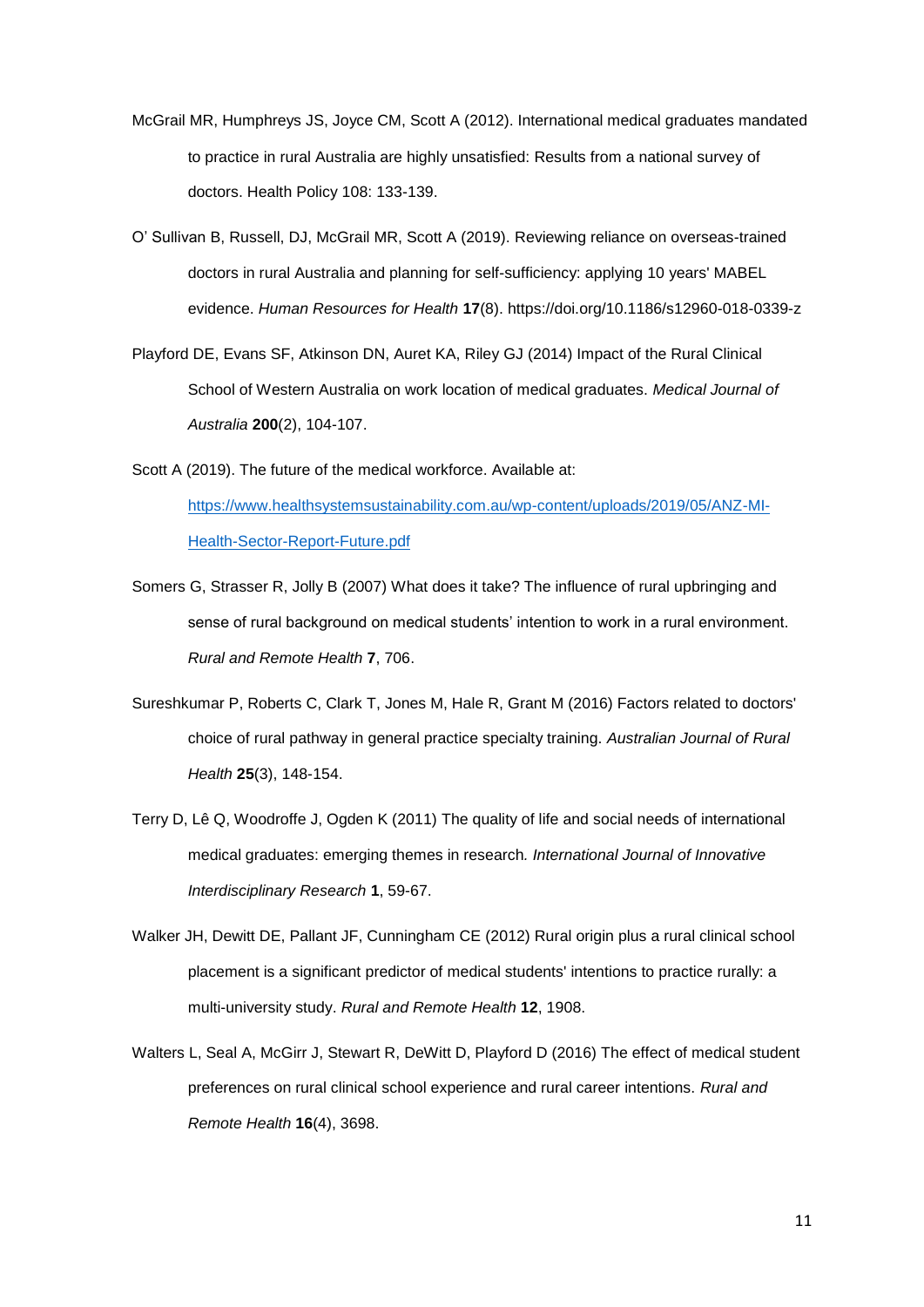| <b>Practice Location</b> |              |             |              |              |           |            |
|--------------------------|--------------|-------------|--------------|--------------|-----------|------------|
| Characteristic           | Rural        |             | Urban        |              | Combined  |            |
|                          | AMG $(n=68)$ | $IMG(n=32)$ | AMG $(n=30)$ | IMG $(n=21)$ | AMG       | <b>IMG</b> |
| Age [mean (SD)] (years)  | 38.0(7.4)    | 39.6(7.1)   | 35.5(5.7)    | 41.8(8.6)    | 37.2(7.2) | 40.4 (7.9) |
| Female (%)               | 64.7         | 50.0        | 76.4         | 61.9         | 68.4      | 54.7       |
| Married/partnered (%)    | 85.3         | 93.8        | 73.3         | 85.7         | 81.6      | 90.6       |
| Dependent kids (%)       | 70.1         | 86.7        | 65.5         | 75.0         | 68.8      | 82.0       |
| Spent year at RCS (%)    | 50.0         | 15.6        | 6.7          | 19.0         | 36.7      | 17.0       |
| Rural background (%)     | 50.0         | 41.9        | 10.0         | 21.1         | 37.5      | 34.0       |

Table 1: Demographic characteristics of Australian Medical Graduates (AMG) and international medical graduates (IMG) respondents for rural and urban practice locations

RCS–rural clinical school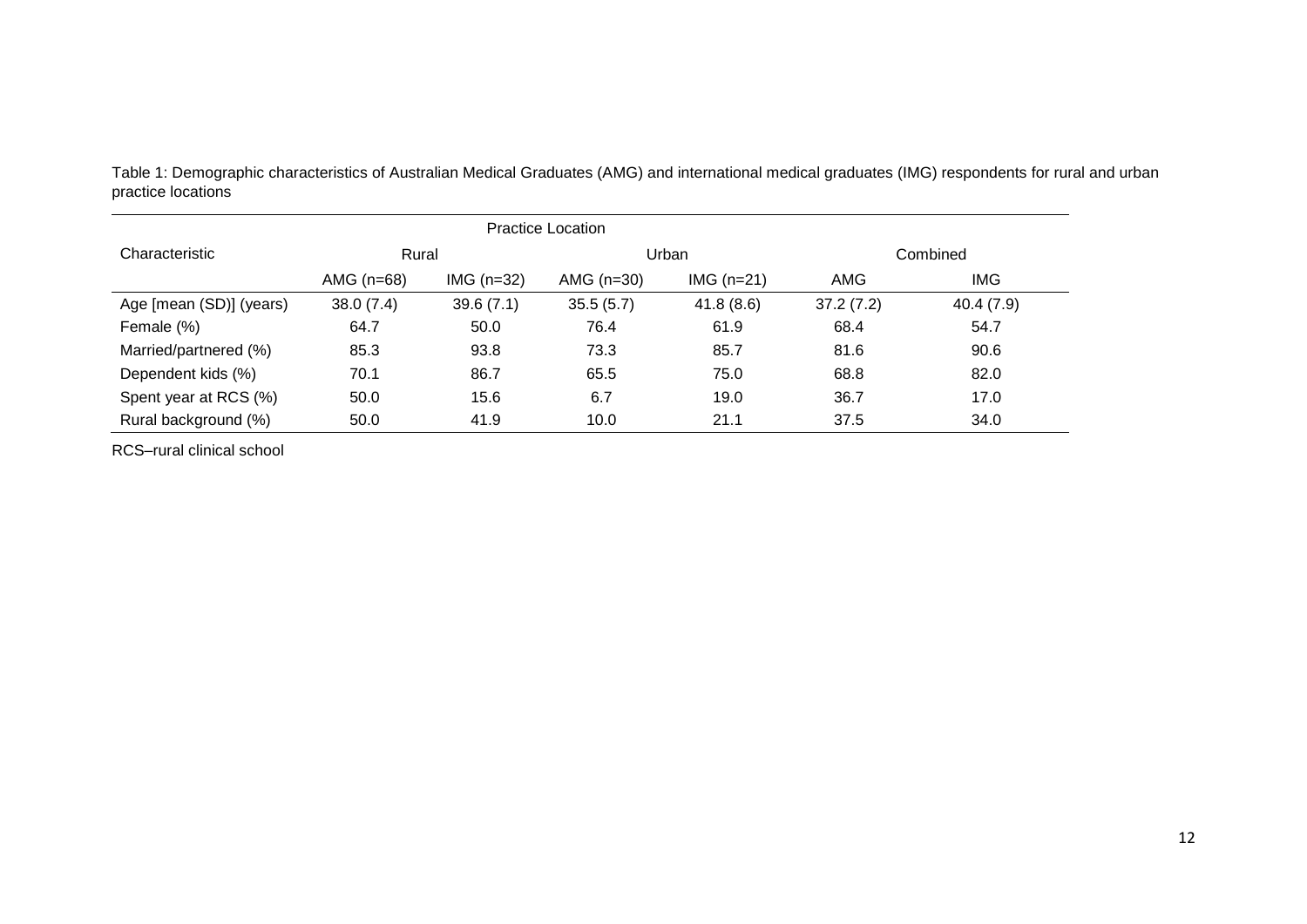|                                                                                     | AMG       |               | <b>IMG</b> |           |                |         |
|-------------------------------------------------------------------------------------|-----------|---------------|------------|-----------|----------------|---------|
|                                                                                     | <b>OR</b> | 95%CI         | $p$ -value | <b>OR</b> | 95%CI          | p-value |
| <b>Demographic characteristics</b>                                                  |           |               |            |           |                |         |
| Age                                                                                 | 1.06      | $0.99 - 1.13$ | 0.096      | 0.96      | 0.89-1.03      | 0.252   |
| Male                                                                                | 1.83      | 0.69-4.90     | 0.226      | 1.53      | 0.50-4.66      | 0.455   |
| Married/partnered                                                                   | 2.07      | 0.72-5.93     | 0.174      | 2.58      | 0.39-16.95     | 0.323   |
| Dependent kids                                                                      | 1.30      | $0.51 - 3.31$ | 0.579      | 1.73      | $0.43 - 6.98$  | 0.439   |
| Year at rural clinical school                                                       | 14.42     | 3.18-65.45    | 0.001      | 0.76      | $0.18 - 3.22$  | 0.709   |
| Rural background                                                                    | 9.00      | 2.49-32.59    | 0.001      | 2.71      | 0.73-10.07     | 0.137   |
| <b>Practice characteristics</b>                                                     |           |               |            |           |                |         |
| Multiple practice locations                                                         | 0.78      | $0.32 - 1.90$ | 0.590      | 5.65      | 1.39-22.9      | 0.015   |
| Ownership                                                                           | 1.28      | $0.44 - 3.71$ | 0.655      | 1.41      | $0.45 - 4.39$  | 0.557   |
| GP procedural role                                                                  | 6.65      | 1.44-30.63    | 0.015      | 8.18      | 0.95-70.44     | 0.056   |
| Public hospital appointment                                                         | 1.80      | $0.46 - 7.00$ | 0.396      | 1.23      | $0.10 - 14.46$ | 0.872   |
| Solo private practice                                                               | 0.45      | $0.03 - 7.38$ | 0.573      | 0.59      | 0.04-10.06     | 0.718   |
| Private practice - 2-4 GPs                                                          | 1.04      | $0.43 - 2.50$ | 0.933      | 0.40      | $0.13 - 1.31$  | 0.130   |
| Private practice - 5+ GPs                                                           | 0.32      | $0.13 - 0.79$ | 0.014      | 1.02      | $0.33 - 3.11$  | 0.974   |
| VMO on-call admitting rights                                                        | 6.63      | 1.83-24.06    | 0.004      | 1.28      | $0.33 - 4.96$  | 0.721   |
| How important are the following factors in influencing choice of practice location? |           |               |            |           |                |         |
| Remuneration                                                                        | 1.20      | $0.98 - 1.46$ | 0.081      | 1.06      | 0.84-1.33      | 0.629   |
| Proximity to family and friends                                                     | 1.00      | $0.79 - 1.28$ | 0.976      | 0.80      | $0.59 - 1.09$  | 0.152   |
| Job prospects for spouse                                                            | 0.96      | $0.81 - 1.15$ | 0.679      | 1.21      | $0.99 - 1.47$  | 0.065   |
| Supportive community                                                                | 1.19      | $0.95 - 1.48$ | 0.861      | 1.09      | 0.85-1.38      | 0.502   |
| Opportunities for children                                                          | 0.98      | $0.81 - 1.19$ | 0.861      | 1.03      | $0.78 - 1.36$  | 0.851   |
| Needs of the community                                                              | 1.28      | 1.02-1.61     | 0.037      | 0.77      | $0.75 - 1.27$  | 0.843   |
| Distance to capital city                                                            | 0.76      | 0.60-0.95     | 0.018      | 0.89      | $0.68 - 1.18$  | 0.413   |
| Access to regional airport                                                          | 0.93      | $0.74 - 1.19$ | 0.579      | 1.15      | $0.85 - 1.56$  | 0.365   |
| Facilities available in town                                                        | 0.81      | $0.63 - 1.04$ | 0.093      | 0.87      | $0.64 - 1.16$  | 0.339   |
| Provider number availability                                                        | 0.94      | $0.79 - 1.13$ | 0.542      | 1.12      | $0.89 - 1.41$  | 0.353   |
| How important are the following in determining ideal practice model?                |           |               |            |           |                |         |
| Flexibility in working hours                                                        | 0.97      | $0.84 - 1.11$ | 0.636      | 0.78      | $0.52 - 1.16$  | 0.216   |
| Ability to work part time                                                           | 1.00      | $0.89 - 1.12$ | 0.995      | 0.98      | $0.79 - 1.23$  | 0.867   |
| Control over work schedule                                                          | 1.09      | $0.90 - 1.33$ | 0.385      | 0.93      | $0.73 - 1.18$  | 0.959   |
| Large variety of work                                                               | 1.38      | 1.12-1.70     | 0.003      | 0.93      | $0.73 - 1.18$  | 0.551   |
| Remuneration for work                                                               | 0.97      | $0.87 - 1.08$ | 0.565      | 1.11      | $0.89 - 1.38$  | 0.346   |
| Fewer on call arrangements                                                          | 1.00      | $0.89 - 1.13$ | 0.947      | 0.96      | $0.75 - 1.23$  | 0.726   |
| Higher level of responsibility                                                      | 1.66      | 1.25-2.19     | < 0.001    | 0.92      | $0.73 - 1.15$  | 0.445   |
| Increased flexibility in career path                                                | 1.04      | $0.91 - 1.20$ | 0.561      | 1.35      | 0.99-1.87      | 0.060   |
| Ability to devote time to family                                                    |           |               |            |           |                | 0.030   |
| commitments                                                                         | 1.02      | $0.90 - 1.16$ | 0.717      | 0.75      | 0.58-0.97      |         |
| Time to be involved in research                                                     | 0.98      | $0.87 - 1.09$ | 0.676      | 1.13      | $0.82 - 1.56$  | 0.445   |
| Time to be involved in teaching                                                     | 1.00      | $0.89 - 1.13$ | 0.978      | 1.32      | 0.98-1.78      | 0.064   |

Table 2: Odds ratios for Australian medical graduates (AMGs) and international medical graduates (IMGs) with rural practice location as outcome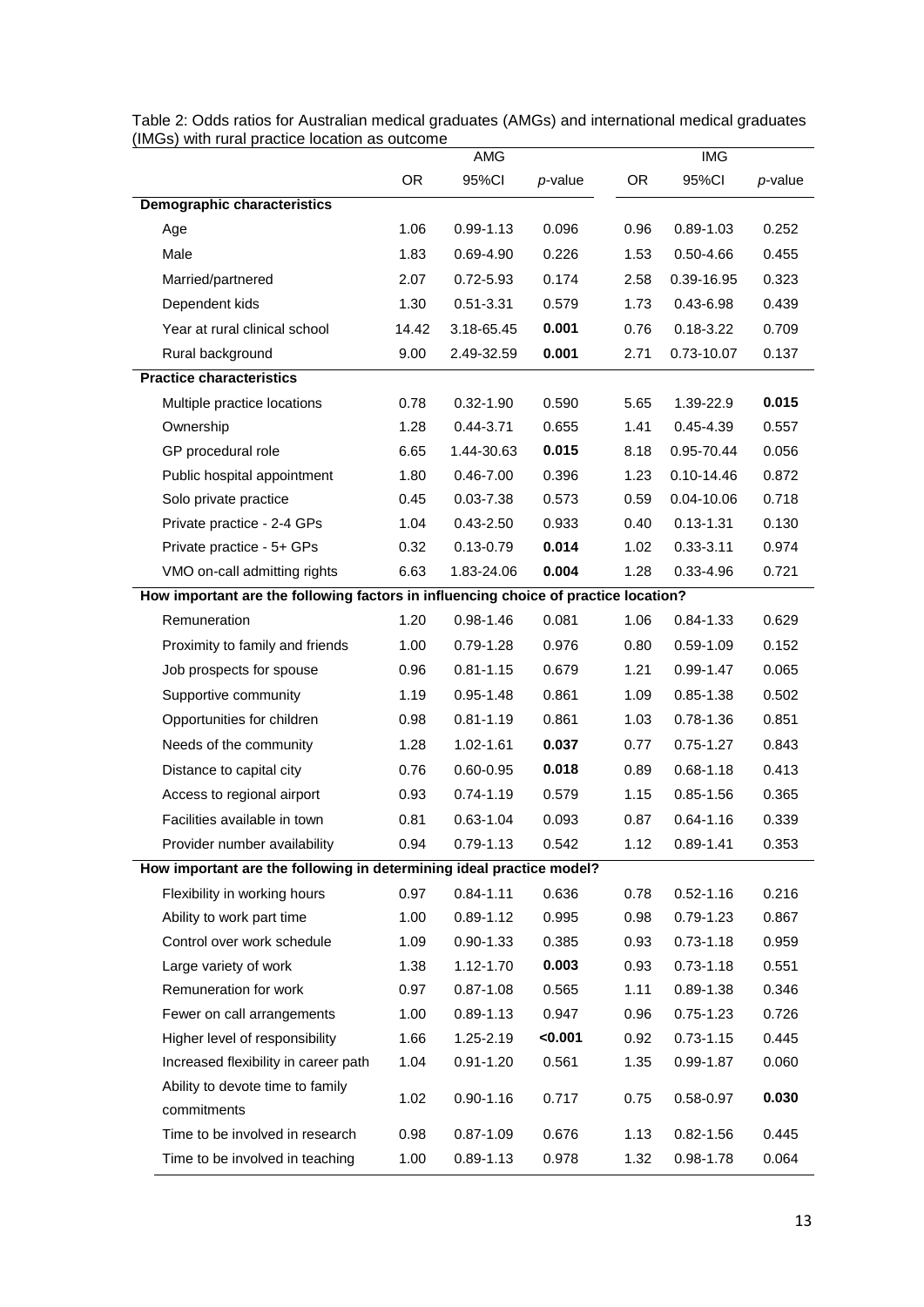Table 3: Logistic regression with rural practice as the outcome, optimised for a) AMGs and b) IMGs

a) Australian medical graduates (AMGs)

| Variable                       | OR   | 95%CI      | p-value |
|--------------------------------|------|------------|---------|
| Rural background               | 7.08 | 1.52-32.89 | 0.013   |
| Year at RCS during training    | 8.56 | 1.55-47.32 | 0.014   |
| Higher level of responsibility | 1.85 | 1.30-2.65  | 0.001   |

Reference categories: no rural background, no year at rural clinical school (RCS) during training

# b) International medical graduates (IMGs)

| Variable                                       | OR   | 95%Cl      | p-value |
|------------------------------------------------|------|------------|---------|
| Intention to work in multiple regions          | 6.02 | 1.29-28.02 | 0.022   |
| Ability to devote time to family commitments a | 0.72 | 0.54-0.96  | 0.025   |

Reference categories: intention to work in a single region, <sup>a</sup> for each step increase in prioritisation

OR-odds ratio, CI-confidence interval